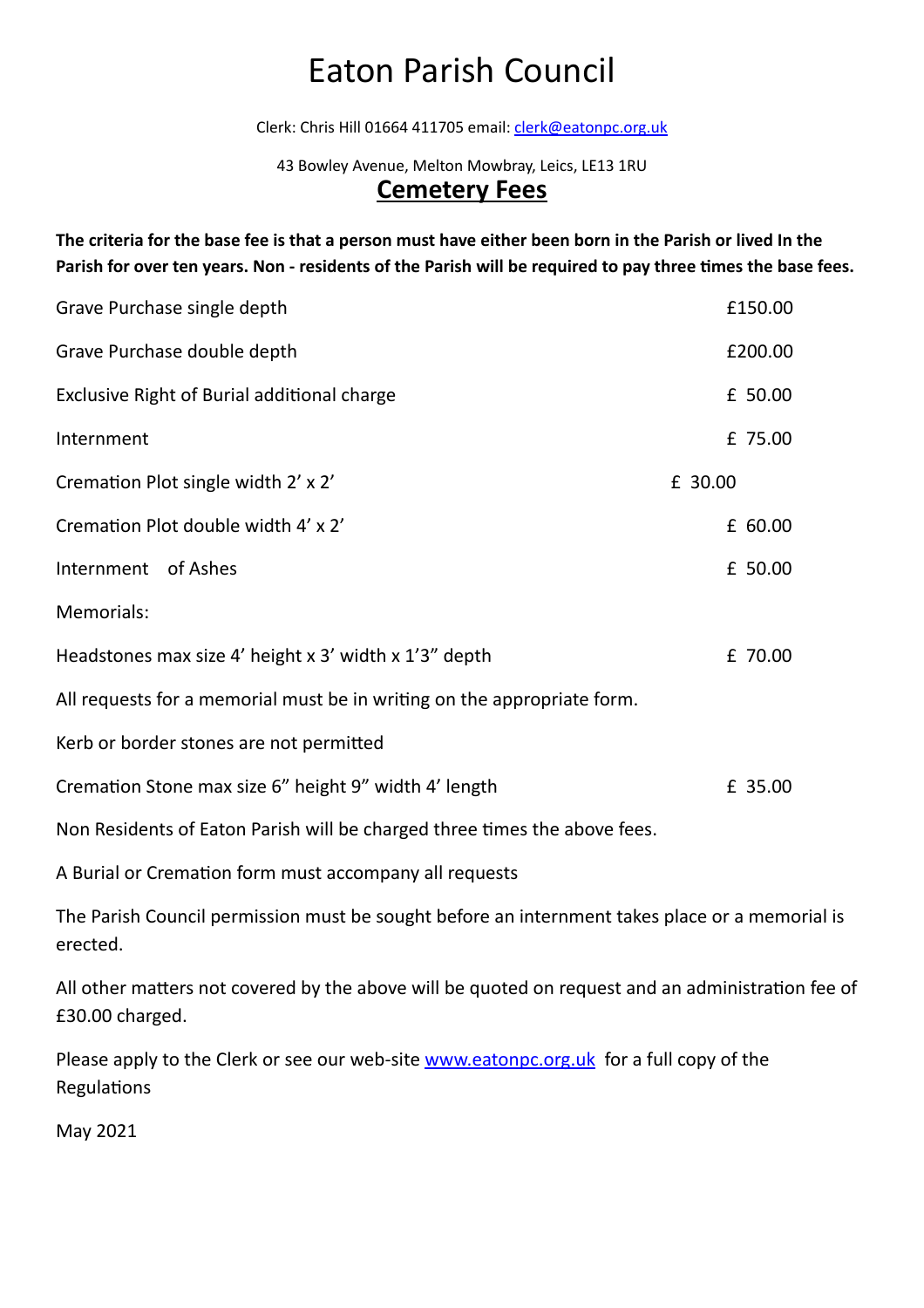Clerk: Chris Hill 01664 411705 email: [clerk@eatonpc.org.uk](mailto:clerk@eatonpc.org.uk)

43 Bowley Avenue, Melton Mowbray, Leics, LE13 1RU

#### **Contact Details**

1. All funeral bookings, general enquiries and comments regarding the Cemetery should be directed to:

The Clerk: Chris Hill Tel No. 01664 411705 who may be contacted between the hours of 10.00am and 4.00pm.

2. These Regulations are in addition to the provisions of the Local Authorities Cemeteries Order 1977 and any other appropriate regulations currently in force.

### **2. Admission to the Burial Grounds**

2.1. The Cemetery is open for visitors every day of the year during the following times:

The Cemetery is a place of peace and quiet reflection. Visitors to the sites are welcome, but please respect the special nature of the site, the needs of other users, and safety factors. No games, sports, riding of bicycles, skateboards, roller blades or similar are allowed in the Cemetery. No consumption of alcohol or drugs may take place within the Cemetery.

- 2.2. Any person creating a nuisance or a disturbance, such as interfering with a funeral, grave, headstone, flowers, trees etc, will be required to leave the cemetery immediately and may be the subject of subsequent legal action.
- 2.3. Children under the age of 14 are welcome in the cemetery but must be supervised by a responsible adult. It is particularly important that children are not allowed to climb on any monuments within the cemetery.
- 2.4. No dogs are permitted in the cemetery with the exception of Guide Dogs, Hearing Dogs or other recognized Assistance Dogs, or with the express permission of the Clerk.
- 2.5. Visitors with disabilities or other special requirements should contact the Clerk.

#### **3. General Regulations**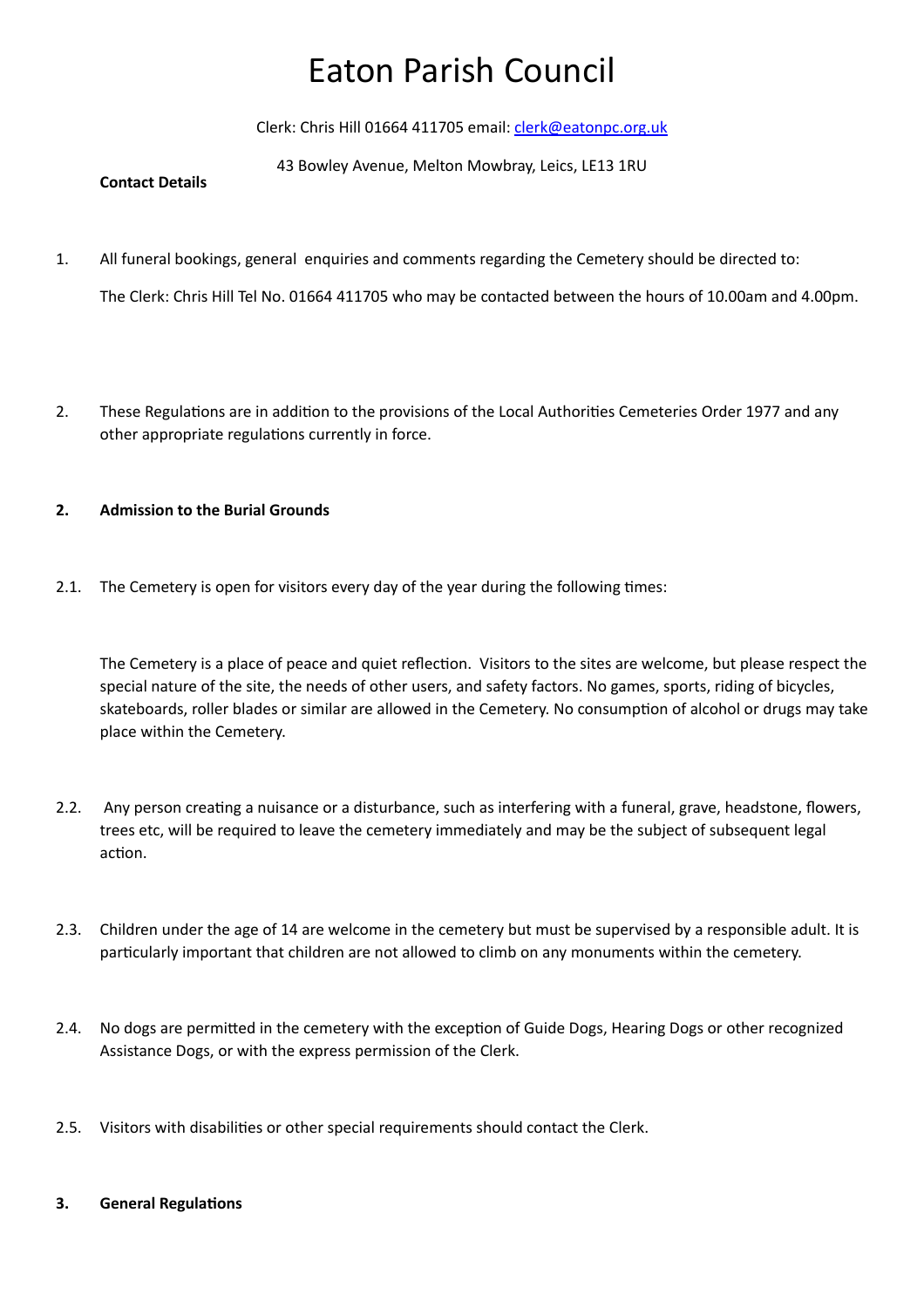#### Clerk: Chris Hill 01664 411705 email: [clerk@eatonpc.org.uk](mailto:clerk@eatonpc.org.uk)

43 Bowley Avenue, Melton Mowbray, Leics, LE13 1RU

- 3.1. No employee of the Council is allowed to take any gratuity, or to undertake paid private work of any kind in connection with the cemetery either in their own time of during their employed hours.
- 3.2. No person shall canvass or solicit business in the burial grounds.
- 3.3. All fees for interments or memorial works must be paid in full to the Council in advance.
- 3.4. The Council will publish a scale of fees and charges annually. Person who meet the criteria will eligible for the base fees all other persons will be required to pay three times the base fee. The criteria is a person must have either been born in the Parish or lived In the Parish for over ten years. Non - residents of the Parish will be required to pay three times the base fees
- 3.5. The Council reserves the right to amend these regulations and to deal with any circumstances or contingency not provided for in the regulations as necessary.

#### **4. Graves**

- 4.1. Graves are available in the cemetery, the selection of grave spaces shall be at the final discretion of the Council, but the wishes of applicants will be met wherever possible.
- 4.2. Every interment shall take place either in a private or public grave. Private graves are graves to which an Exclusive Right of Burial has been issued. Public graves are graves which remain in the ownership of the Council and to which no specific rights have been granted.
- 4.3. The Exclusive Right of Burial for a grave can be purchased for a period of 50 years. The Exclusive Right of Burial also allows a memorial to be placed on the grave.
- 4.4. The Exclusive Right of Burial can be purchased in advance of need, provided payment is made at the time of purchase. The Exclusive Right of Burial can only be transferred to another person or persons who are entitled and via the legal process adopted by the council.
- 4.5. In public graves, the Council undertakes to leave 75 years before allowing the burial of a person unrelated to the original burial. The Council may allow the burial of related people in the grave before the expiration of 75 years.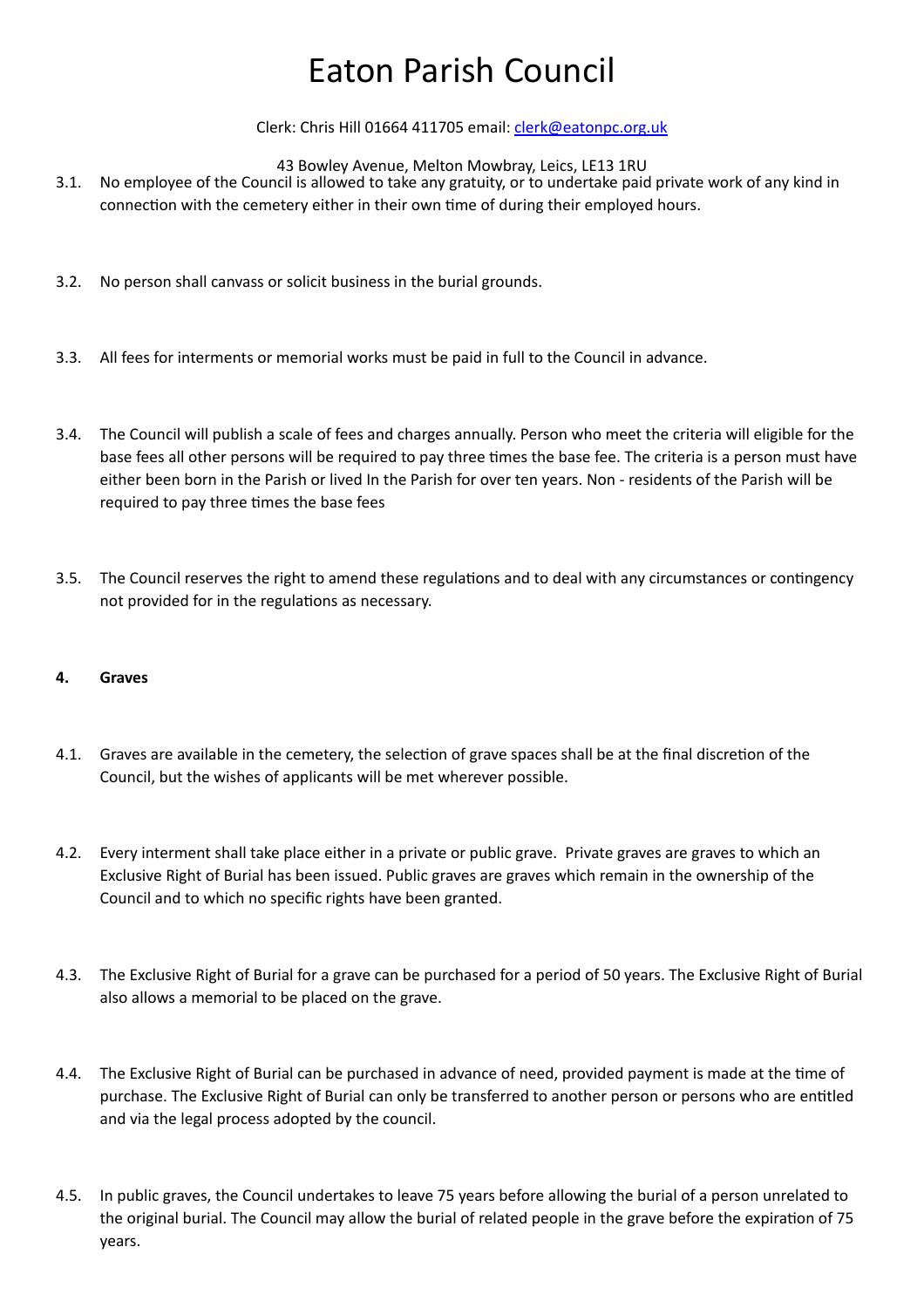Clerk: Chris Hill 01664 411705 email: [clerk@eatonpc.org.uk](mailto:clerk@eatonpc.org.uk)

43 Bowley Avenue, Melton Mowbray, Leics, LE13 1RU

Memorials must conform to the regulations given at 9 below.

- 4.6. The types of graves available are Lawn Graves, Cremated Remains Graves. Lawn Graves are laid to lawn and an headstone only is allowed with a small space at the head of the grave available for planting; Cremated Remains Graves are for the burial of cremated remains only. Kerbsets are not permitted.
- 4.7. All graves will be excavated and prepared for interment by an appointed Funeral Director or their appointed contractor. No other person or company will be allowed to undertake any excavation within the cemetery except with the express permission of the Clerk. The depth of each grave will be determined by the Council in accordance with the provisions of the Local Authorities Cemeteries Order 1977.
- 4.8. Following the interment the Funeral Directors or their contractors will level the grave and either re-turf or topsoil and seed it as appropriate to the season.

#### **5. Coffins**

5.1. Coffins and urns for burial must be made from suitable bio-degradable materials such as wood, wicker, cane, bamboo, wool, cardboard etc.

### **6. Booking of Interments**

- 6.1. A provisional booking for a funeral may be made by telephone to the Clerk.
- 6.2. The provisional booking should be followed up by the submission of a completed Notice of Interment (form supplied by the Parish Council) to the Clerk at least 4 working days in advance of the intended date and time of the funeral. Receipt of the fully and correctly completed Notice of Interment will act as confirmation of the provisional booking.
- 6.3. In respect of pre purchased graves the deed of grant certificate will be required before burial may take place.
- 6.4. As much information relating to the funeral as possible must be given to the Clerk in advance, especially if it is unusual, eg large number of mourners expected, motorbike cavalcade, jazz band, piper etc.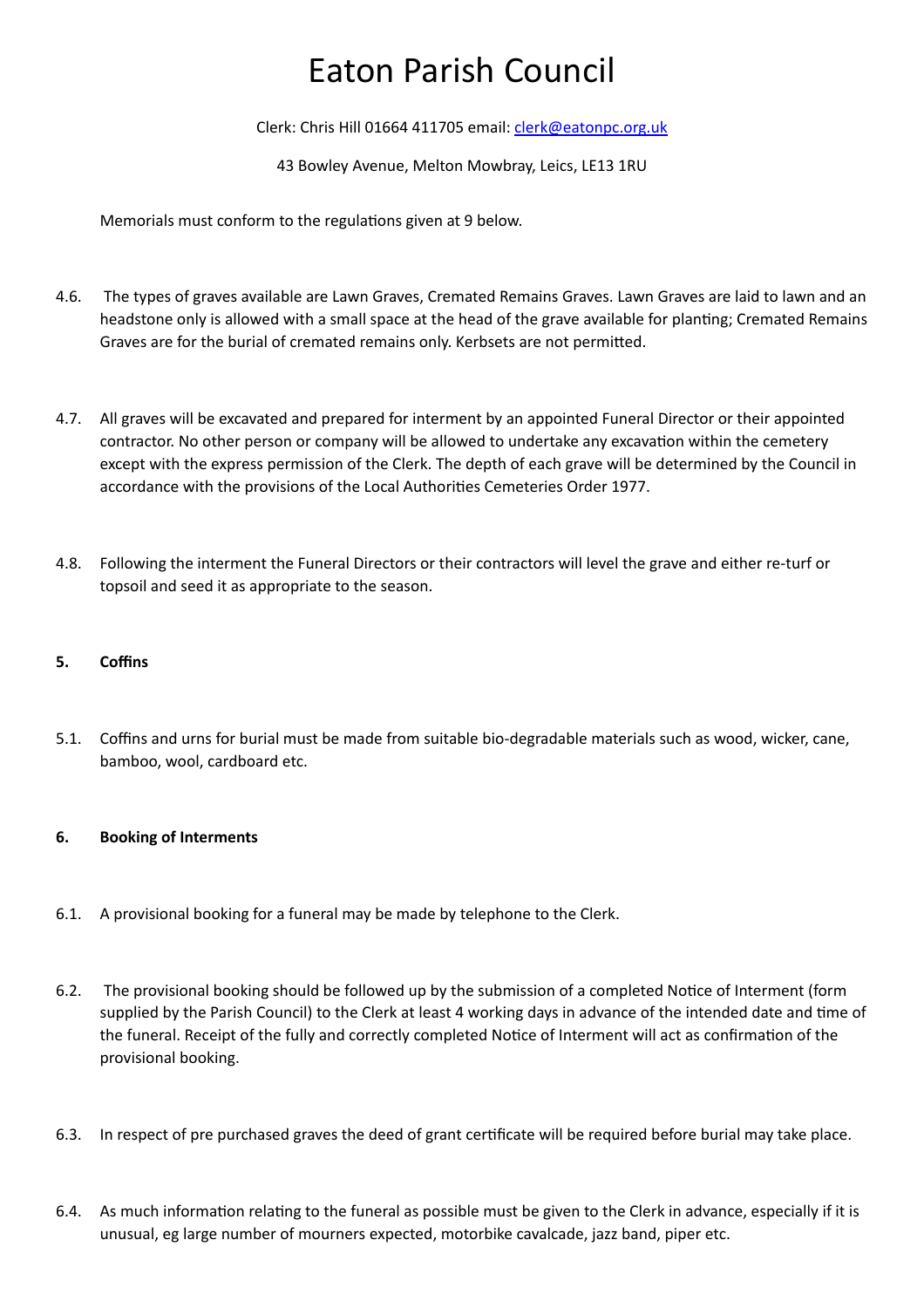Clerk: Chris Hill 01664 411705 email: [clerk@eatonpc.org.uk](mailto:clerk@eatonpc.org.uk)

43 Bowley Avenue, Melton Mowbray, Leics, LE13 1RU

- 6.5. If the grave is purchased and is to be reopened for a further interment, the written permission of the registered grave owner must be given, except where the burial is that of the registered grave owner.
- 6.6. It is the responsibility of the person making the funeral arrangements to ensure that any memorial on the grave is removed from it at least 48 working hours prior to the date and time of the funeral.
- 6.7. The Certificate given by the Registrar of Births and Deaths or an order of the Coroner must be delivered to the Clerk prior to the funeral.
- 6.8. The Parish Council will determine the appropriate fees to be paid for the funeral, which must be paid fully in advance.

### **7. Interments**

- 7.1. Funerals will normally only be permitted Monday to Friday 09.30 16.00 (excluding Bank or other Public Holidays). It may be possible to arrange funerals outside of these times). Please contact the Clerk if a time outside of the permitted hours is required.
- 7.2. The time appointed for an interment must be punctually observed. The Council reserves the right to delay a late arriving funeral in the event that it impacts on another service.
- 7.3. Services in the cemetery must not exceed 30 minutes, unless special arrangements for a longer time have been made with Clerk.
- 7.4. It is the responsibility of the person making the funeral arrangements to organize a Minister or Officiant for the funeral if one is required.

Any floral tributes from the funeral will be placed on top of the grave following backfilling, and can remain in

for a maximum of 21 days .

**8. Memorials**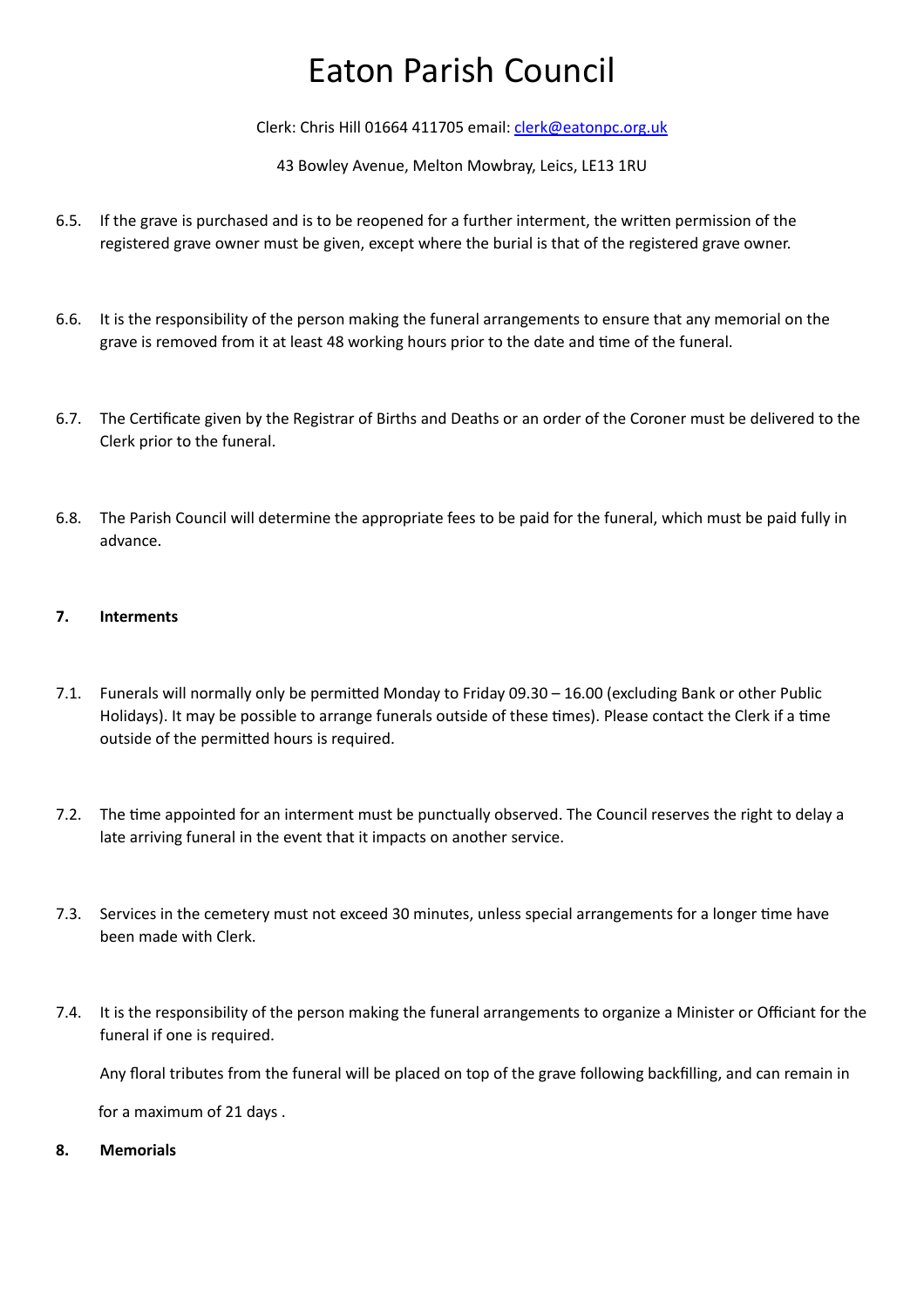Clerk: Chris Hill 01664 411705 email: [clerk@eatonpc.org.uk](mailto:clerk@eatonpc.org.uk)

43 Bowley Avenue, Melton Mowbray, Leics, LE13 1RU

- 8.1. The Council has adopted a Management of Memorials Policy dealing with current and future memorial installations, safety inspections and making safe unstable memorials. Masons carrying out work in the cemetery must comply with the Council's Management of Memorials Policy.
- 8.2. All memorials fixed in the cemetery must comply with British Standard 8415 (Latest version) and the BRAMM Blue Book (Latest version).
- 8.3. Ground anchors and fixing systems used in the construction of memorials must have a certificate of compliance with BS8415 (Latest version).
- 8.4. Only those memorial masons businesses that are BRAMM accredited, and those memorial masons that hold a current BRAMM Fixer Licence, will be able to work in the cemetery/burial ground. Fixers who do not hold a BRAMM Fixer Licence will only be permitted to work under the direct supervision of a mason who holds a BRAMM Fixer Licence.
- 8.5. Memorials other than those fixed by a BRAMM accredited memorial mason are not allowed. Fences cannot be erected around a grave nor the space defined. On lawn sections planting is confined to the head of the grave and no objects must be placed on the length of the grave.
- 8.6. Before any memorial may be erected or works undertaken to an existing memorial, an application must be submitted to the Clerk on the appropriate form. The grave owner must sign the form to give their permission for the proposed memorial/works. On approval by the Council a permit will be issued to the responsible Memorial Mason.
- 8.7. Memorials must be constructed of materials suitable to the environment. The Council reserves the right to reject an application for any memorial that it deems unsuitable.
- 8.8. The maximum height of lawn memorials is 4', the maximum width is 2'6" and the depth is 12". The memorial must be a minimum of 3" thick. On cremated remains the maximum height of a memorial is 9" and the maximum width 9".
- 8.9. The memorial mason must inscribe the company name only on the reverse of the stone towards the base in lettering not more than 1" high. No trademark, phone number or other advertising will be allowed. The memorial mason must also inscribe the grave number towards the bottom right hand side of the reverse of the memorial in letters not exceeding 1" high.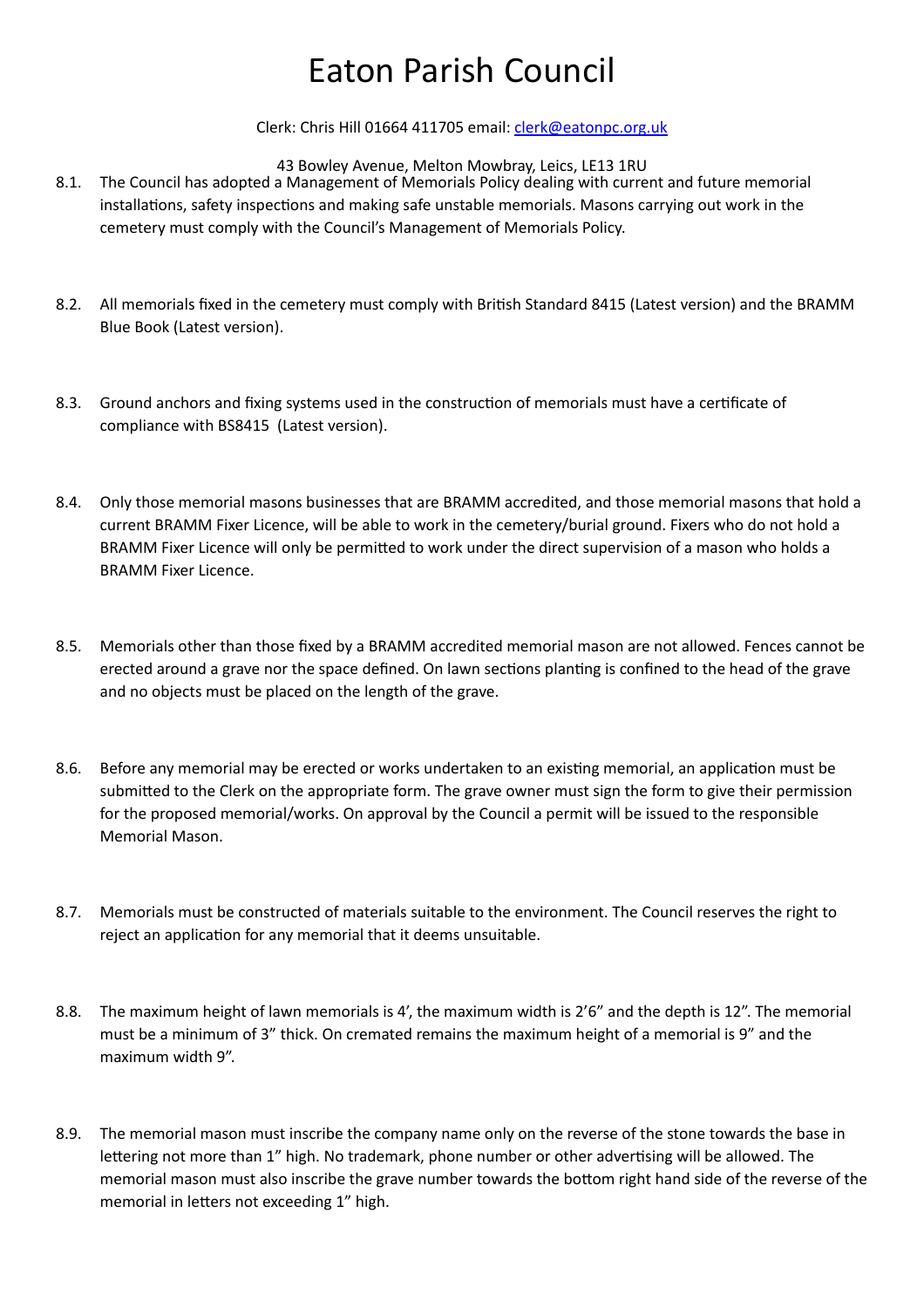#### Clerk: Chris Hill 01664 411705 email: [clerk@eatonpc.org.uk](mailto:clerk@eatonpc.org.uk)

#### 43 Bowley Avenue, Melton Mowbray, Leics, LE13 1RU

8.10. Memorial masons must remove all arisings from the cemetery at the conclusion of their work, and must leave the area in a tidy condition. It is not possible for memorials to be stored in the cemetery prior to re-fixing following a burial – all such memorials must be removed from the site by the memorial mason appointed to remove the memorials prior to the grave being excavated.

#### **9. Care of Graves and Memorials**

- 9.1. All memorials are erected at the sole responsibility of the owner and the Council shall not be held responsible for any damage to or caused by the memorial, howsoever incurred. The memorial remains the responsibility of the grave owner during the lease period of the grave. The Council reserves the right to repair or make safe any memorial which becomes unsafe or falls in to disrepair, and to recover any expenses from the registered owner. The Council will undertake routine safety checks on all memorials, and will notify the grave owner at the last registered address of any necessary works to make the memorial safe. The grave owner will be given a period of 6 months from the date of the letter to effect the necessary repairs. The Council reserves the right to temporarily make safe any memorials that pose a threat until such works are completed. If the grave owner does not arrange for the repairs to be made, the Council may repair or remove the memorial at the owner's expense.
- 9.2. Grave spaces must be kept in a neat and tidy condition, and all litter must be removed from the site.
- 9.3. All flower holders or other items left on graves must be made of non-breakable material. Any items left on graves are at the owners' risk and the Council cannot be held responsible for any damage to them howsoever caused. The Council may remove any articles from any grave that are likely to cause risk, damage or offence to other visitors to the cemetery or which interfere with the Council's maintenance of the site. Grave owners will be permitted to place personal items on a one foot strip to the front of the memorial. Grave owners are requested to adhere to this rule so as to enable maintenance of the grass areas without risk of damaging any personal items.
- 9.4. No trees may be planted on graves and the Council may remove any plants that it considers unsuitable or that infringe on other grave spaces or interfere with the Council's maintenance work.

Eaton Parish Council

May 2021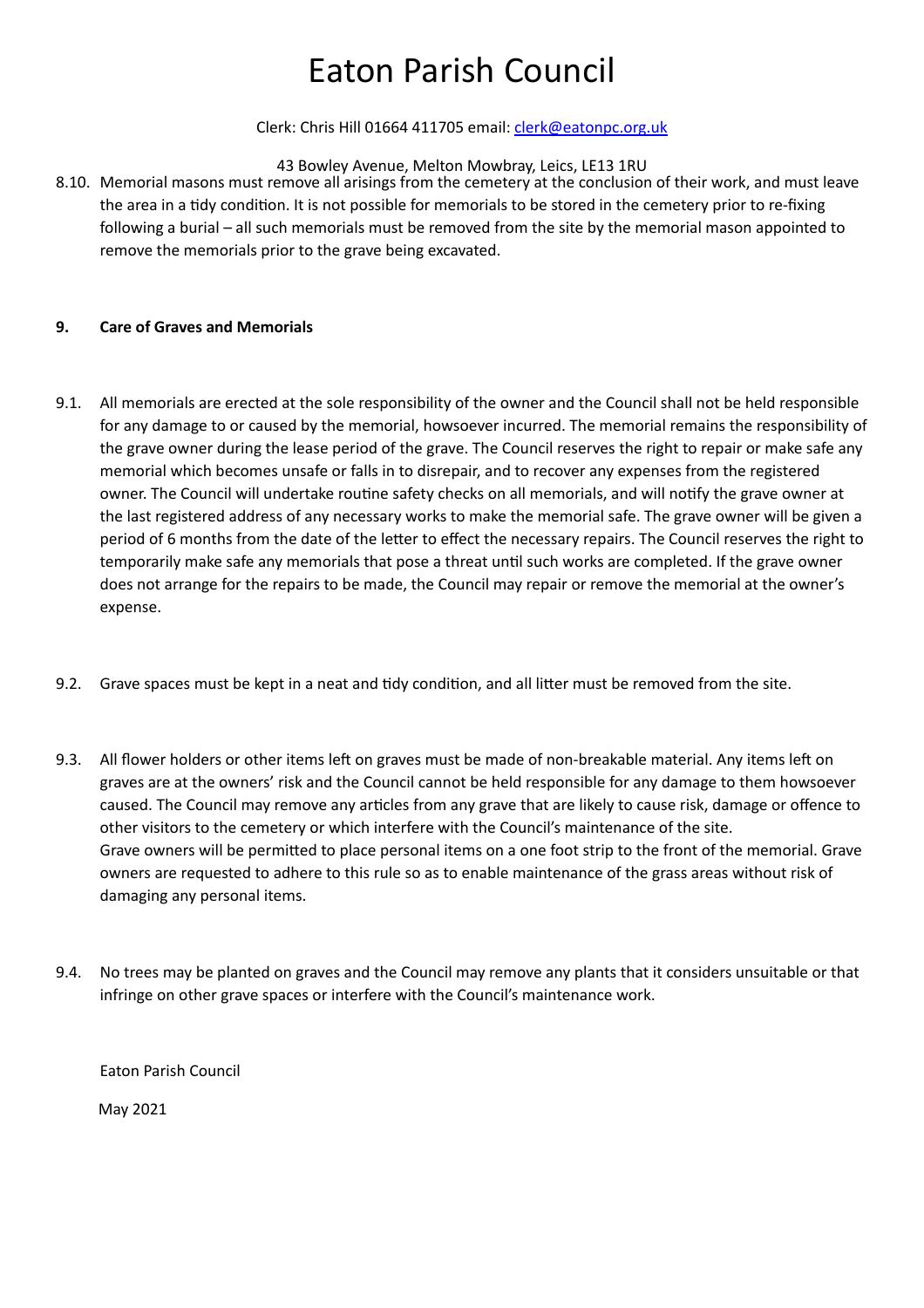Clerk: Chris Hill 01664 411705 email: [clerk@eatonpc.org.uk](mailto:clerk@eatonpc.org.uk)

43 Bowley Avenue, Melton Mowbray, Leics, LE13 1RU

## **Purchase of Burial Space in Eaton Cemetery with**

## **Grant of 75 years Exclusive Rights of Burial**

\_\_\_\_\_\_\_\_\_\_\_\_\_\_\_\_\_\_\_\_\_\_\_\_\_\_

 $\frac{1}{2}$  , and the set of the set of the set of the set of the set of the set of the set of the set of the set of the set of the set of the set of the set of the set of the set of the set of the set of the set of the set

Name of Applicant

Address \_\_\_\_\_\_\_\_\_\_\_\_\_\_\_\_\_\_\_\_\_\_\_\_\_\_

Tel No \_\_\_\_\_\_\_\_\_\_\_\_\_\_\_\_\_\_\_\_\_\_\_\_\_\_

Email \_\_\_\_\_\_\_\_\_\_\_\_\_\_\_\_\_\_\_\_\_\_\_\_\_\_